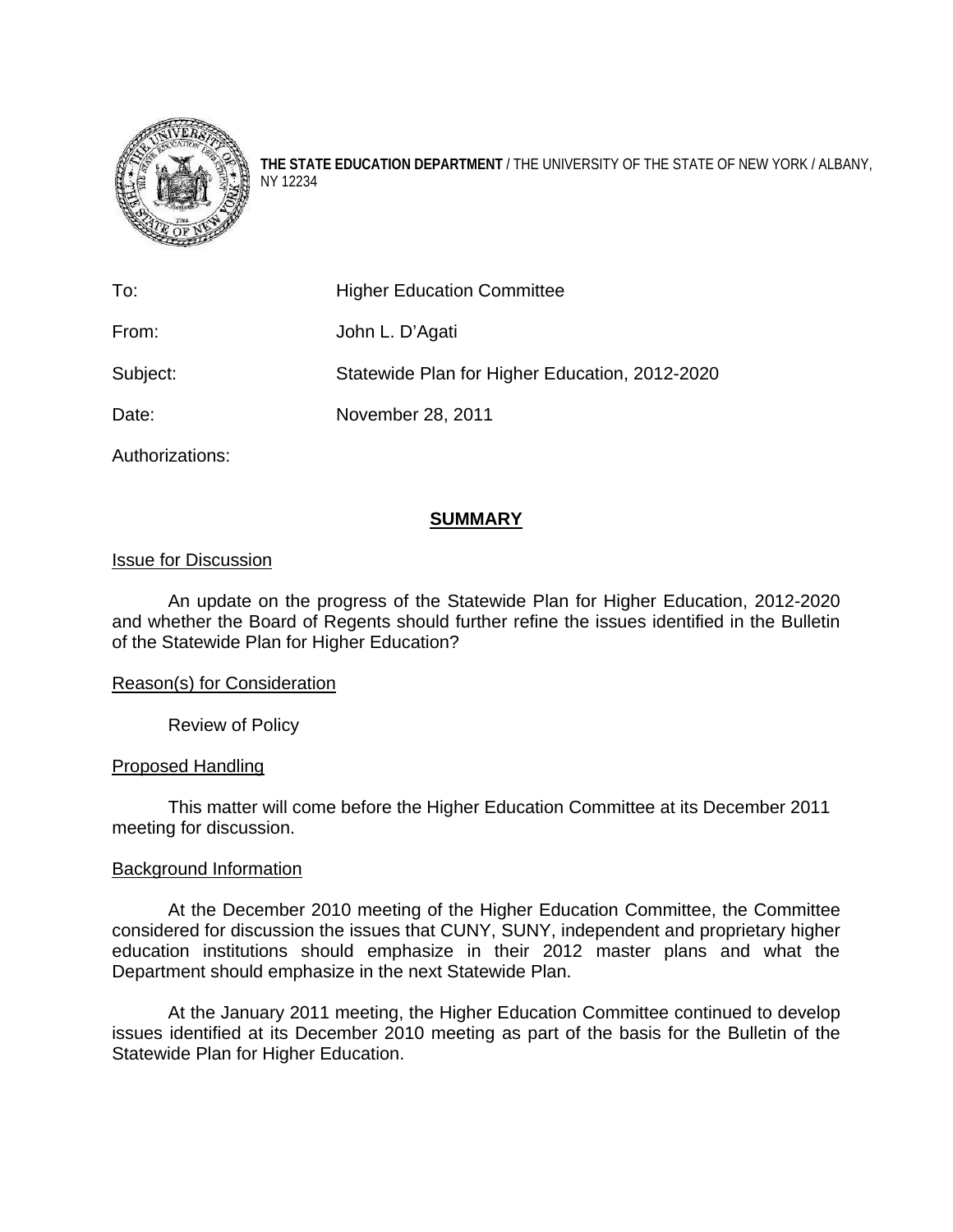At its March 2011 meeting, the Committee continued its review and discussion of the Bulletin, which provides instructions to The City University of New York (CUNY), the State University of New York (SUNY), all independent and proprietary higher education institutions and the Commission on Independent Colleges and Universities (cIcu) and the Association of Proprietary Colleges (APC) in preparing long-range master plans for the 2012-2020 period. That review followed the Committee's discussion of the topics institutions should emphasize in their plans at its November, December, and January meetings.

The Committee also received a report of the comments and suggestions received from individual institutions and the higher education sectors regarding those topics.

At the April 2011 meeting of the Board of Regents, The Bulletin of Statewide Plan (attached) was approved. The Bulletin identifies five "Topics of Concern" that the Regents would like to see addressed in the next Statewide Plan. They are:

- 1. Strengthen Connections Between the Higher Education and P-12 Education Functions of The University of the State of New York
- 2. Strengthen Connections of Higher Education with Other Functions of The University of the State of New York
- 3. Strengthen Connections between Higher Education and Other Parts of the State's Social and Economic Structure
- 4. Improve Access, Quality, and Performance of Higher Education
- 5. Address Out-of-State Institutions' Interest in Serving New Yorkers

With the approval of the Bulletin, Department staff began the selection process of securing representatives from each of the higher education sectors to serve on the Commissioner's Advisory Council on Higher Education as required in Section 237 of the Education Law. To date members on the Advisory Council include:

### The City University of New York (CUNY)

Matthew Goldstein, Chancellor Eduardo J. Marti, Vice Chancellor for Community Colleges Julia Wrigley, Associate University Provost Robert Ptachik, Senior University Dean for the Executive Office and Enrollment Russell K. Hotzler, President, CUNY New York City College of Technology

### The State University of New York (SUNY)

Nancy Zimpher, Chancellor Johanna Duncan-Poitier, Senior Vice Chancellor for Community Colleges and the Education Pipeline David Lavallee, Executive Vice Chancellor for Academic Affairs, and Provost Elizabeth Bringsjord, Vice Chancellor for Academic Programs and Planning, and Vice Provost

Stacey Hengsterman, Assistant Vice Chancellor for Government Relations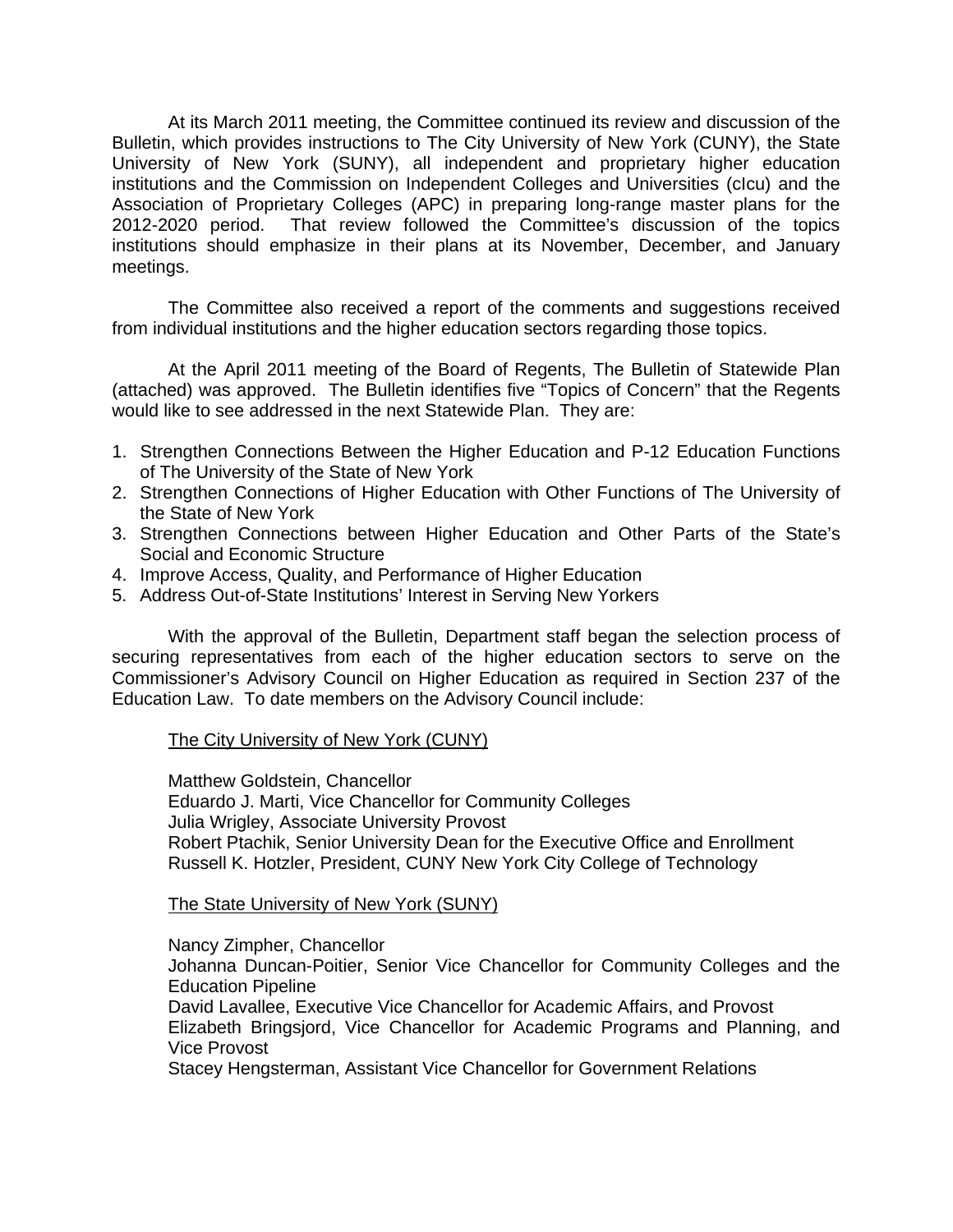### Commission on Independent Colleges and Universities (cIcu)

Laura L. Anglin, President, cIcu Drew Bogner, President, Molloy College Kimberly R. Cline, President, Mercy College Todd S. Hutton, President, Utica College Joseph M. McShane, President, Fordham University

### Association of Proprietary Colleges (APC)

Stephen Jerome, President, APC/Monroe College David Rhodes, President, School of Visual Arts Karen J. Smith, President, The College of Westchester John J. Staschak, President & CEO, Bryant & Stratton College

At the same time the Department began to form an internal task force to assist and work with the Commissioner's Advisory Council in the development of the Statewide Plan for Higher Education, 2012-2020.

For discussion by the Higher Education Committee at its December 2011 meeting is whether other issues should be specifically identified to be addressed in the Statewide Plan. Those issues include:

- The cost of higher education
- Remediation and college and career readiness
- On-line education
- Strengthening the link between higher education and post-graduate employment opportunities
- Training on the Common Core Standards

The Bulletin of the Statewide Plan identifies 22 specific questions within the 5 Topics of Concern to be addressed in the master plans of the four higher education sectors. Eight of those questions may address some of the issues for discussion by the Higher Education Committee.

Below are those issues aligned by number with the specific questions contained in the Bulletin.

### *Cost of Higher Education*

4.l. How can higher education institutions reduce the growth in operating costs, so as to reduce the price students and parents must pay, without sacrificing quality of education?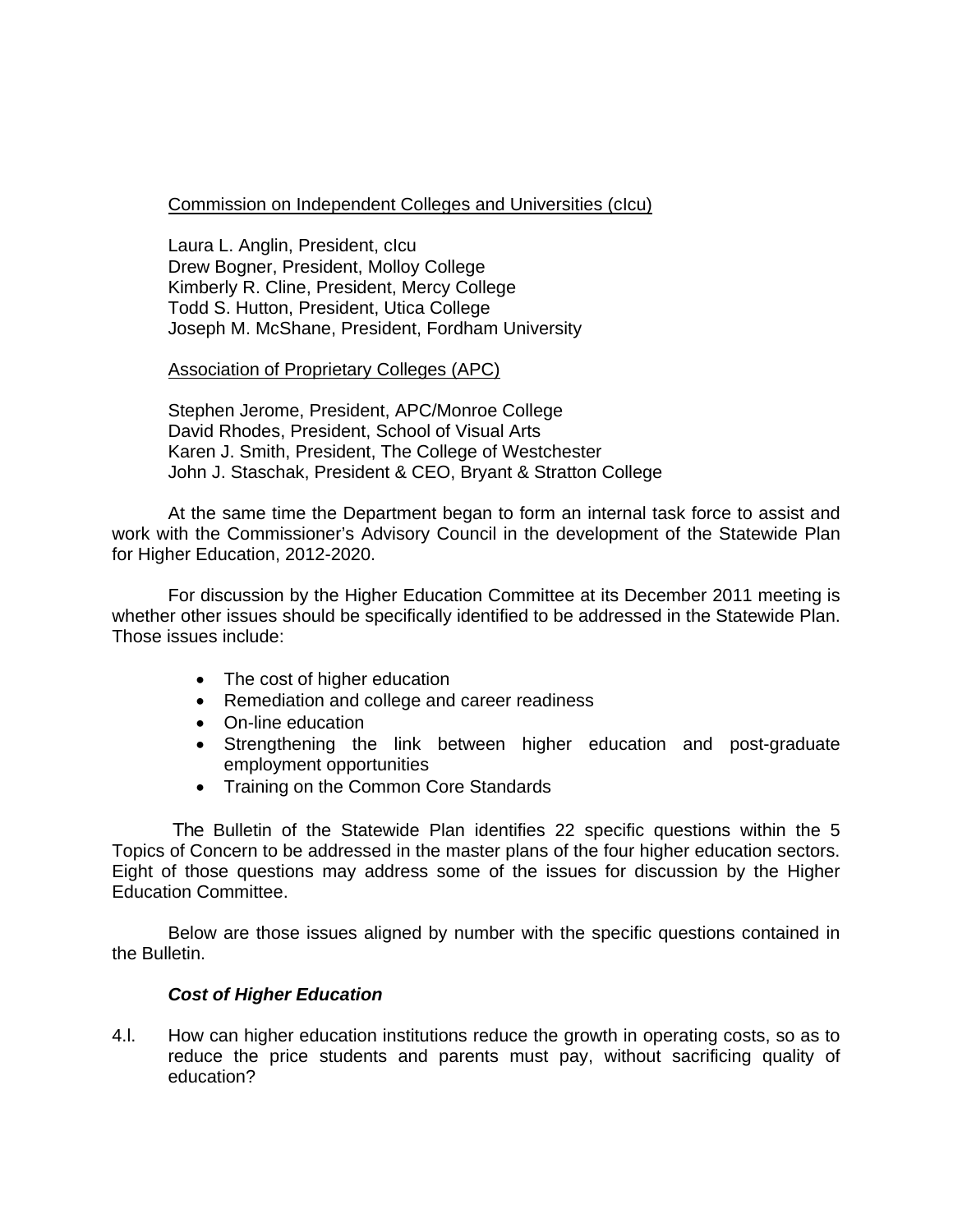4.s. What kinds of innovation in financial assistance will support longer-term completions?

### *Remediation & College and Career Readiness*

- 1.b. How can institutions collaborate with school districts and other agencies to further the education of students who prepared in career and technical fields at the secondary level?
- 2.c. What gaps exist in the continuum of education through the graduate level? How can New York State encourage more graduate-level education and encourage institutions to develop career-ladder educational opportunities, especially in New York's licensed professions?
- 3.e. How can higher education institutions assist with the Regents goal of career readiness in ways appropriate to their missions? Encourage institutions in all sectors to identify realistic job opportunities for graduates of both liberal arts programs and occupationally oriented programs. Identify mechanisms for dealing with disconnects.
- 4.n. How can institutions improve student retention and graduation rates? How can New York State improve the effective use of existing programs designed to improve retention and graduation? What other actions would be appropriate?

### *On-line Education*

- 1.a. How can higher education institutions provide more opportunities for online education to the P-12 system, especially online college-level courses in high school?
- 4.i. How can higher education institutions embrace online learning and other technology, in mission-appropriate ways, to reach broader segments of New York's population? How can business assist them to do so?
- 5.v. Should the Board of Regents regulate purely online education offered to New Yorkers who are employees of national companies under contract with those companies?

### *Strengthening the link between higher education and post-graduate employment opportunities*

3.e. How can higher education institutions assist with the Regents goal of career readiness in ways appropriate to their missions? Encourage institutions in all sectors to identify realistic job opportunities for graduates of both liberal arts programs and occupationally oriented programs. Identify mechanisms for dealing with disconnects.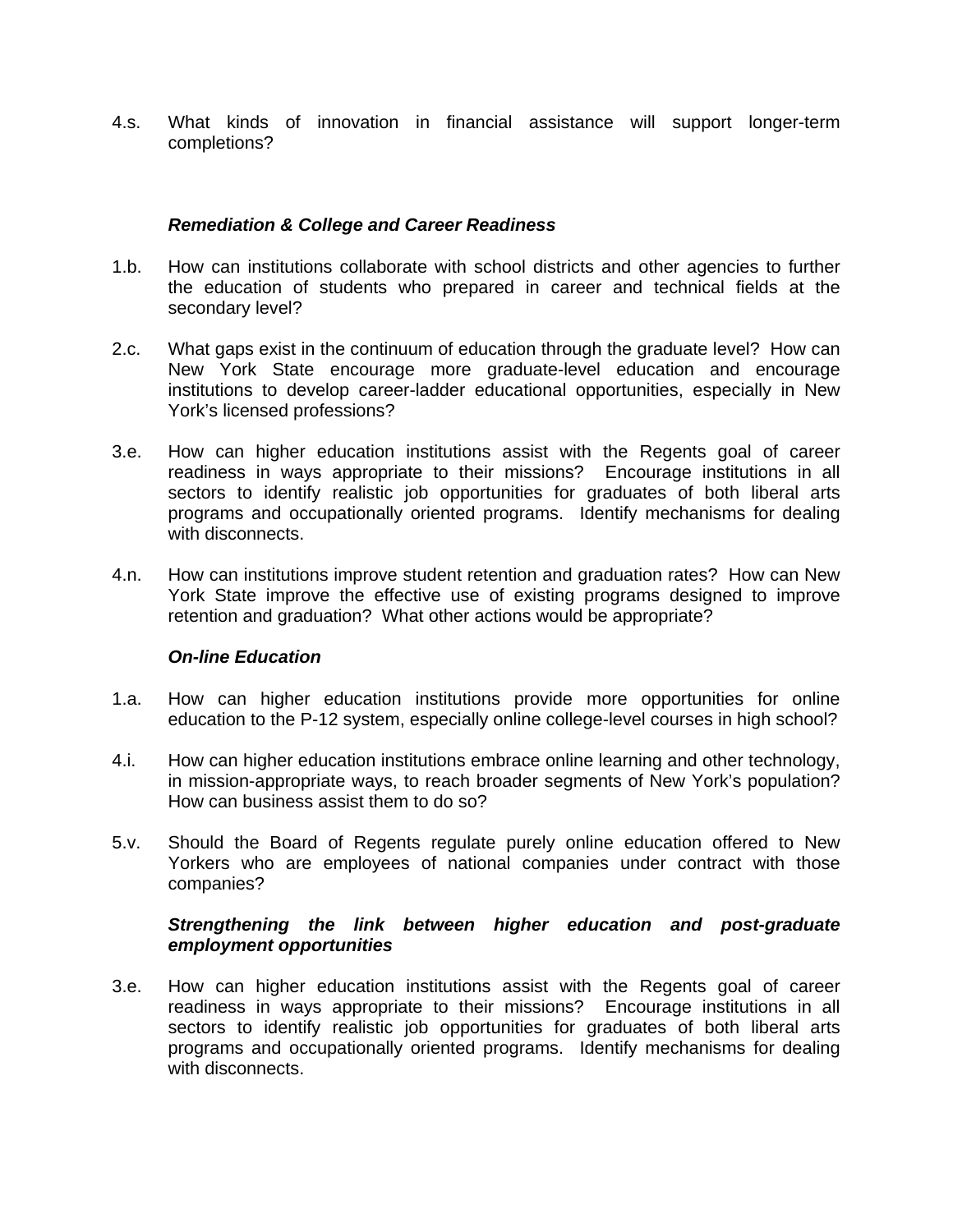*Training on the Common Core Standards* (Please note: not currently part of the Bulletin of the Statewide Plan)

### **Recommendation**

It is recommended that the Committee have a discussion to refine specific issues to be addressed in the Statewide Plan for Higher Education, 2012-2020.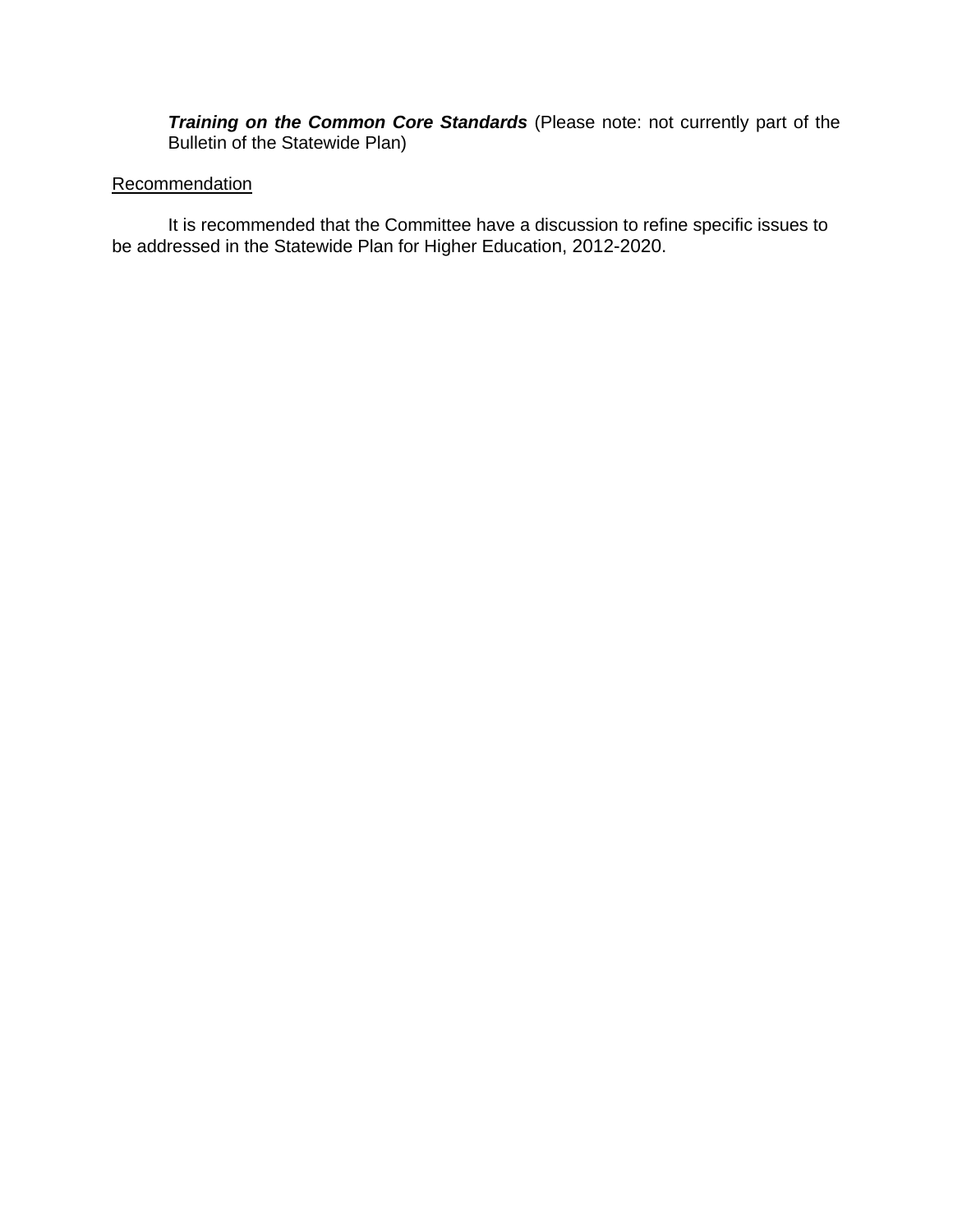# **The Bulletin of**

# **The Statewide Plan for Higher Education 2012 -- 2020**



The University of the State of New York The State Education Department Office of Higher Education April 2011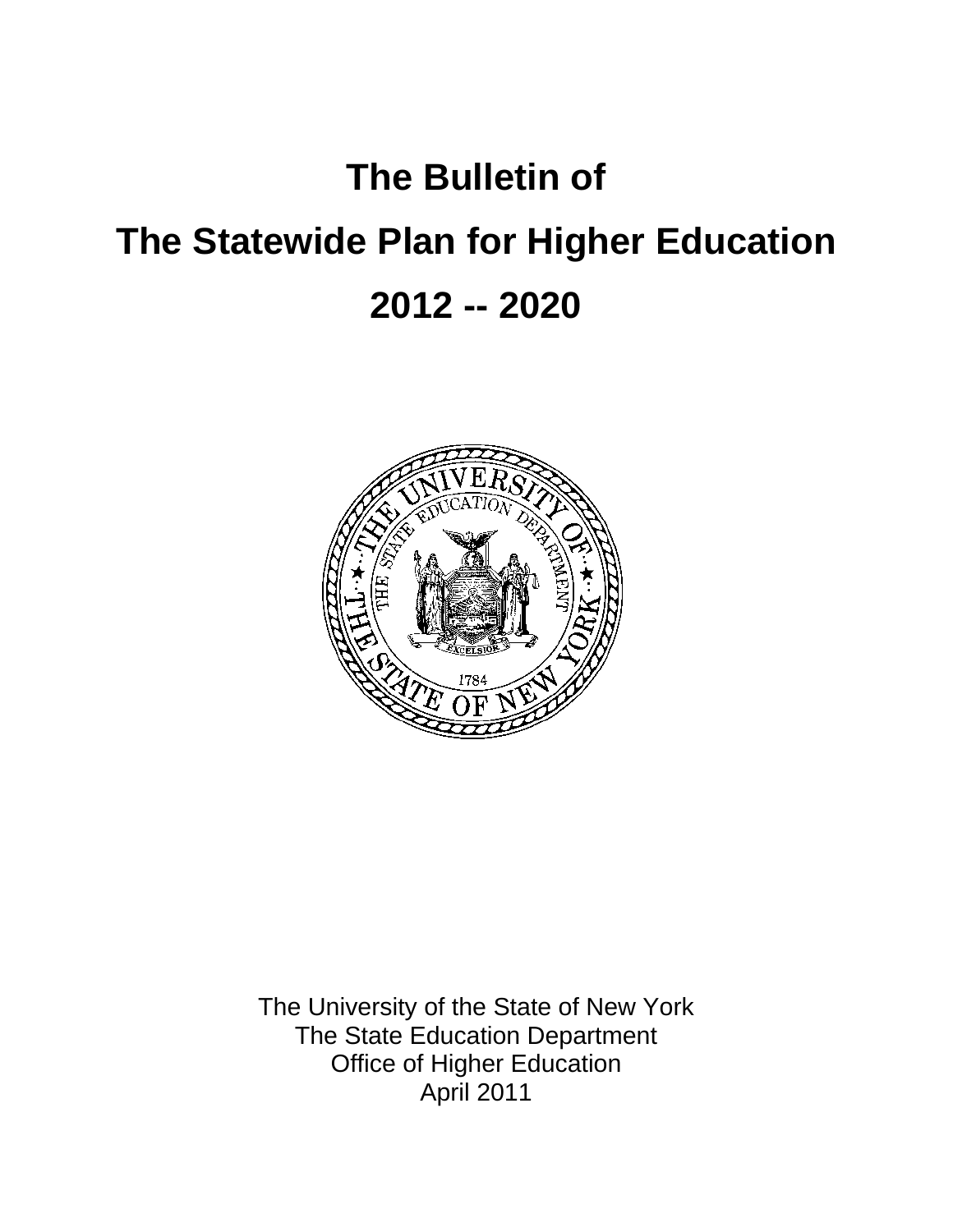# THE UNIVERSITY OF THE STATE OF NEW YORK

# **Regents of The University**

| New York            |
|---------------------|
| Rochester           |
| Tonawanda           |
| Plattsburgh         |
| Syracuse            |
| <b>Belle Harbor</b> |
| Hartsdale           |
| Binghamton          |
| <b>Great Neck</b>   |
| Manhattan           |
| <b>Bronx</b>        |
| Oakland Gardens     |
| Staten Island       |
| Rochester           |
| Albany              |
| Brooklyn            |
| New York            |
|                     |

**Commissioner of Education**

**President of The University of the State of New York** DAVID M. STEINER

**Interim Deputy Commissioner, Office of Higher Education**  JAMES N. BALDWIN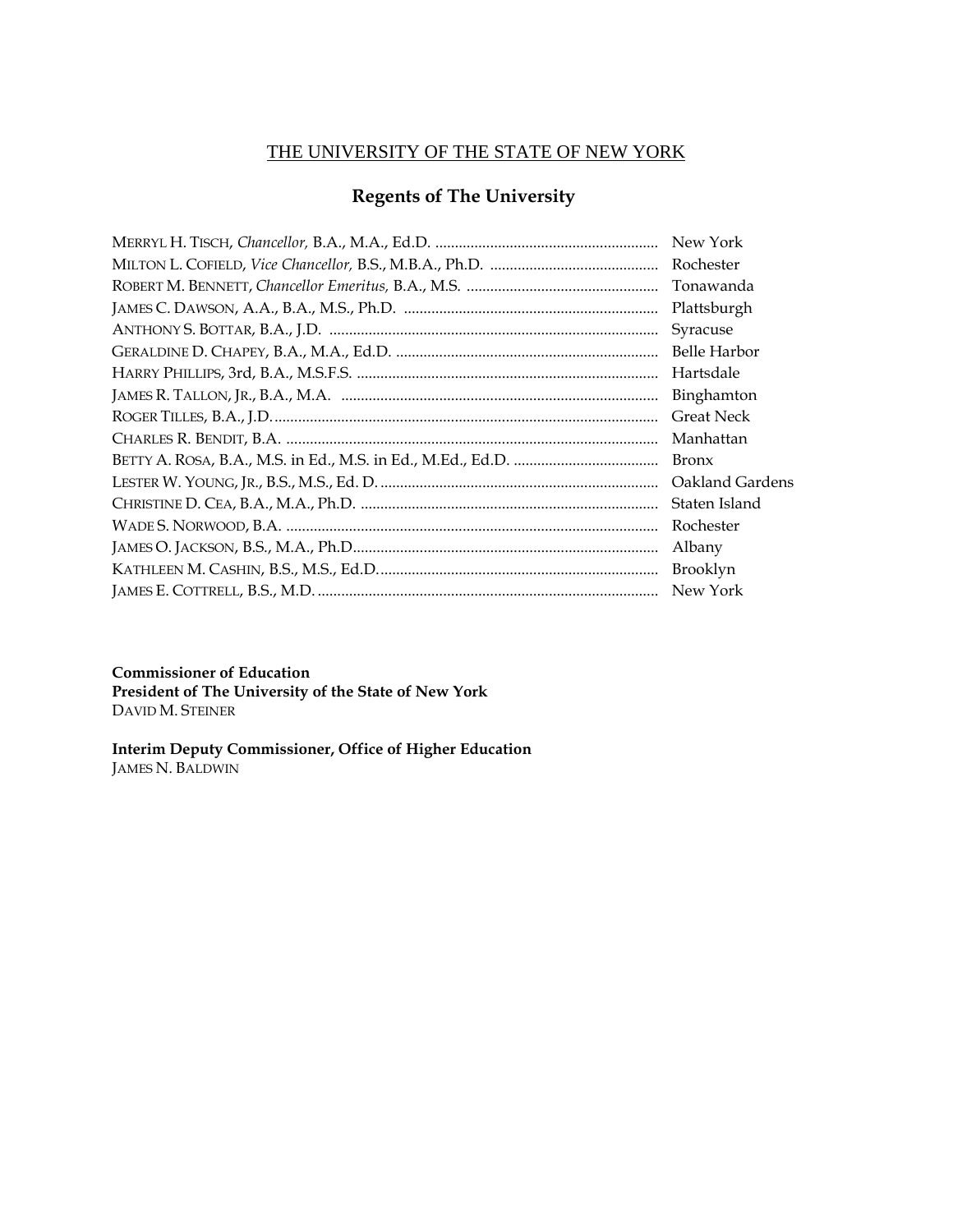# **Table of Contents**

|--|

| REGENTS TOPICS OF CONCERN FOR CONSIDERATION BY                                                                                       |  |
|--------------------------------------------------------------------------------------------------------------------------------------|--|
| 1. Strengthen Connections Between the Higher Education and<br>P-12 Education Functions of The University of the State of New York  2 |  |
| 2. Strengthen Connections of Higher Education with Other Functions of                                                                |  |
| 3. Strengthen Connections between Higher Education and Other                                                                         |  |
| 4. Improve Access, Quality, and Performance of Higher Education 3                                                                    |  |
| 5. Address Out-of-State Institutions' Interest in Serving New Yorkers  4                                                             |  |
|                                                                                                                                      |  |
|                                                                                                                                      |  |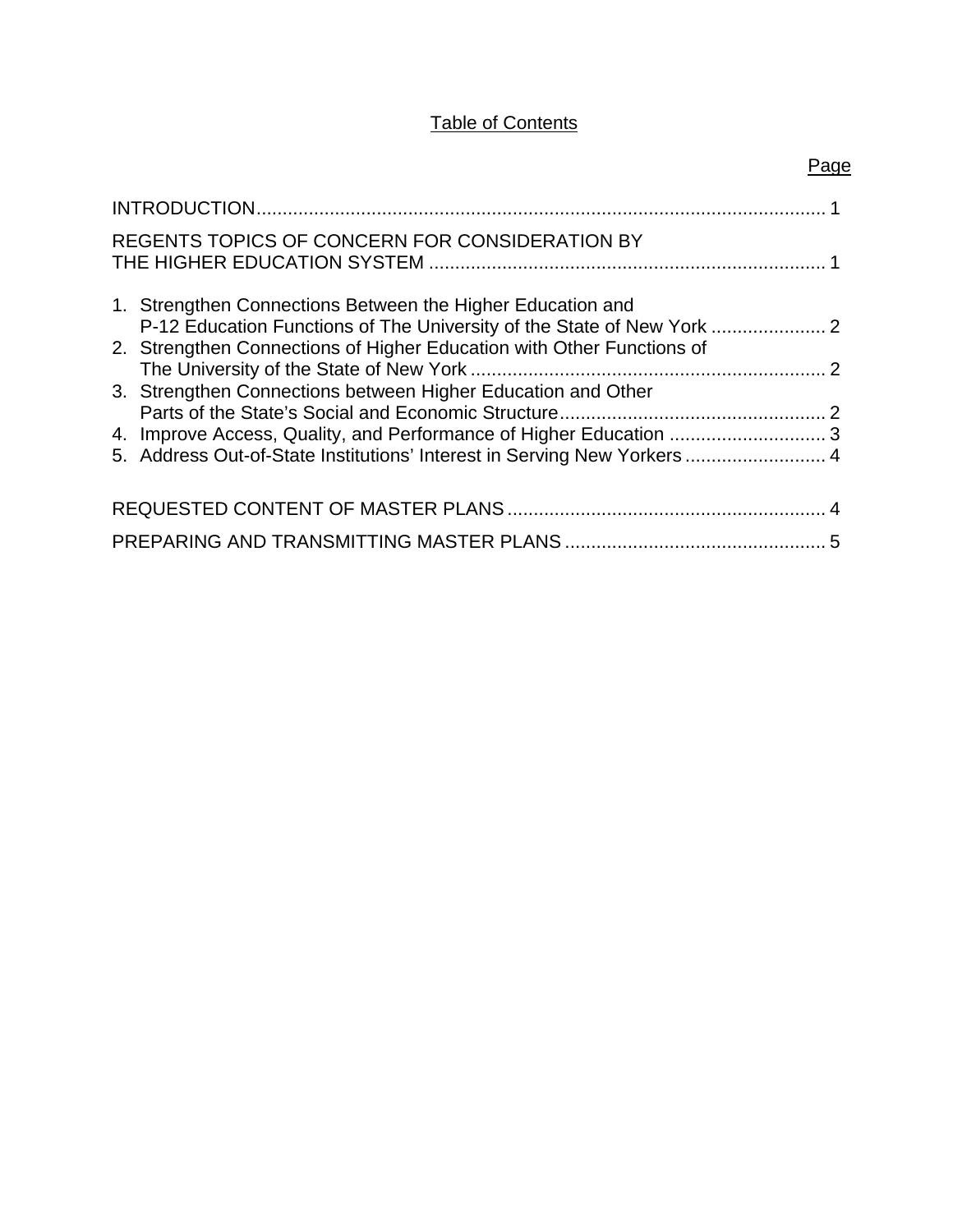# **INTRODUCTION**

Every eight years the Board of Regents, in collaboration with the higher education community, develops and adopts the Statewide Plan for Higher Education. The Plan sets system goals and objectives and addresses priority matters of statewide concern to the State's residents, workforce, and community as well as our higher education institutions. These serve as the foundation for the Plan, which includes the long-range master plans of the State University of New York, The City University of New York, and New York's independent and proprietary higher education institutions.

Section 237 of the Education Law establishes the purposes of master planning and the Regents responsibility in that process. The Regents are required to create a master plan for higher education. This plan is called the "Statewide Plan for Higher Education." Section 237 defines the "purposes of planning" as follows:

Master planning for higher education in New York State should:

- a. Define and differentiate the missions and objectives of higher education.
- b. Identify the needs, problems, societal conditions and interests of the citizens of the state of New York to which programs of higher education may most appropriately be addressed.
- c. Define and differentiate the missions and objectives of institutions of higher education.
- d. Develop programs to meet the needs, solve the problems, affect the conditions and respond to the public's interests by:
	- (1) Setting goals.
	- (2) Describing the time required to meet those goals.
	- (3) Identifying the resources needed to achieve the goals.
	- (4) Establishing priorities.
- e. Be in sufficient detail to enable all participants in the planning process, representatives of the people and the citizens themselves to evaluate the needs, objectives, program proposals, priorities, costs and results of higher education.
- f. Optimize the use of resources.
- g. Evaluate program effectiveness.

# **REGENTS TOPICS OF CONCERN FOR CONSIDERATION BY THE HIGHER EDUCATION SYSTEM**

To carry out this responsibility, the Regents have identified statewide topics of concern for 2012-2020 for consideration by New York's higher education system. They fall under the following themes:

- 1. Strengthen Connections Between the Higher Education and P-12 Education Functions of The University of the State of New York
- 2. Strengthen Connections of Higher Education with Other Functions of The University of the State of New York
- 3. Strengthen Connections between Higher Education and Other Parts of the State's Social and Economic Structure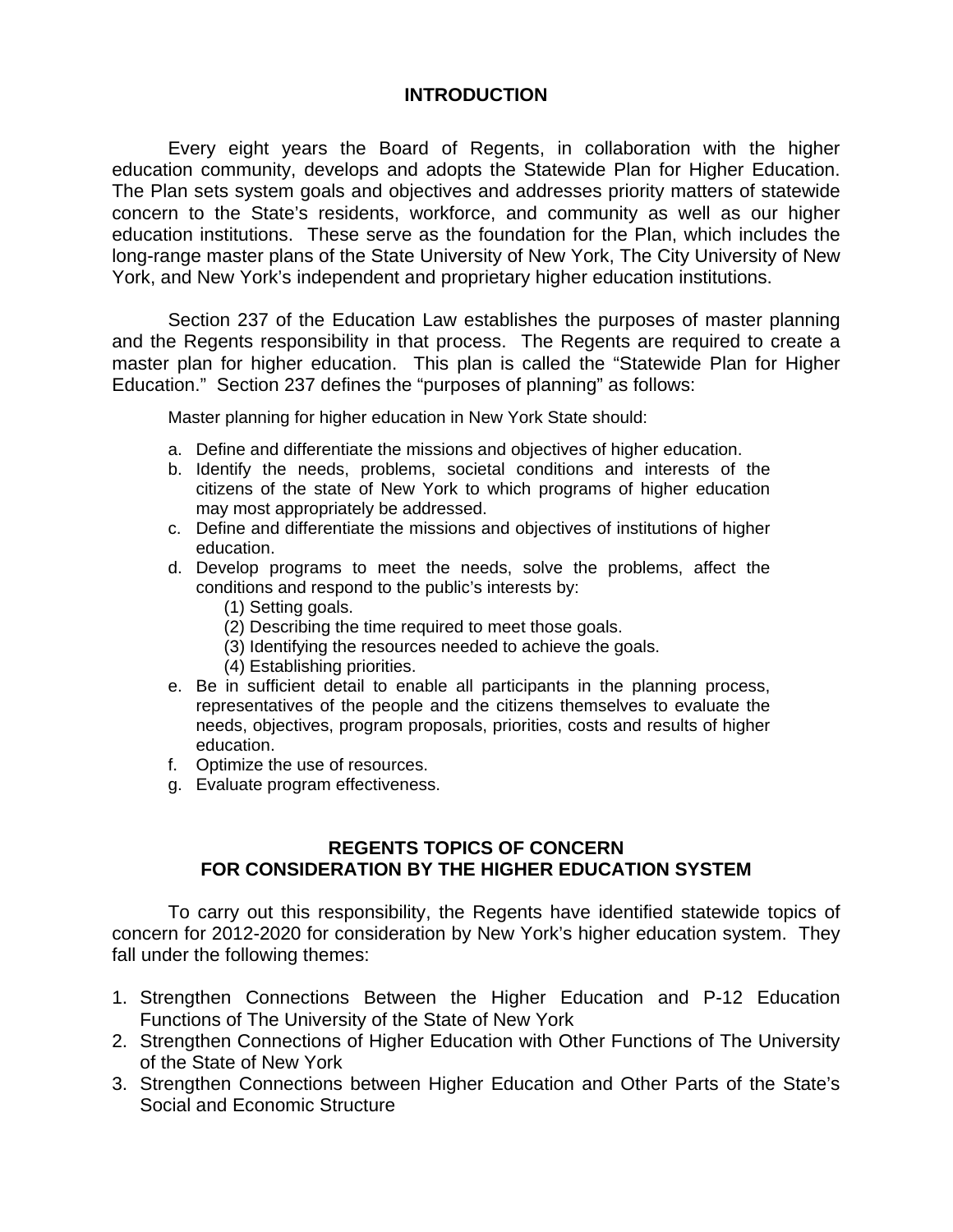- 4. Improve Access, Quality, and Performance of Higher Education
- 5. Address Out-of-State Institutions' Interest in Serving New Yorkers

# 1. Strengthen Connections Between the Higher Education and P-12 Education Functions of The University of the State of New York

- a. How can higher education institutions provide more opportunities for online education to the P-12 system, especially online college-level courses in high school? New York higher education institutions have done well with online programs, but could provide more for use in P-12 schools. This would strengthen the linkages between colleges and P-12, benefit P-12, and promote college readiness.
- b. How can institutions collaborate with school districts and other agencies to further the education of students who prepared in career and technical fields at the secondary level?
- 2. Strengthen Connections of Higher Education with Other Functions of The University of the State of New York
	- c. What gaps exist in the continuum of education through the graduate level? How can New York State encourage more graduate-level education and encourage institutions to develop career-ladder educational opportunities, especially in New York's licensed professions?
	- d. What roles do higher education institutions play in meeting the needs of the communities in which they are located? How can they work with cultural and other institutions in strengthening those communities?
- 3. Strengthen Connections between Higher Education and Other Parts of the State's Social and Economic Structure
	- e. How can higher education institutions assist with the Regents goal of career readiness in ways appropriate to their missions? Encourage institutions in all sectors to identify realistic job opportunities for graduates of both liberal arts programs and occupationally oriented programs. Identify mechanisms for dealing with disconnects.
	- f. How can higher education institutions' connections with business and the world of work be strengthened? Increase communication and relationships between institutions of higher education, business and industry, and government to identify core skills, support research, comprehensive executive training, workplace opportunities such as internships, and other programs. Increase inter-institutional cooperation and online programming to do so.
	- g. How can institutions and the State strengthen partnerships with business, labor, and other community organizations to publicize higher education opportunities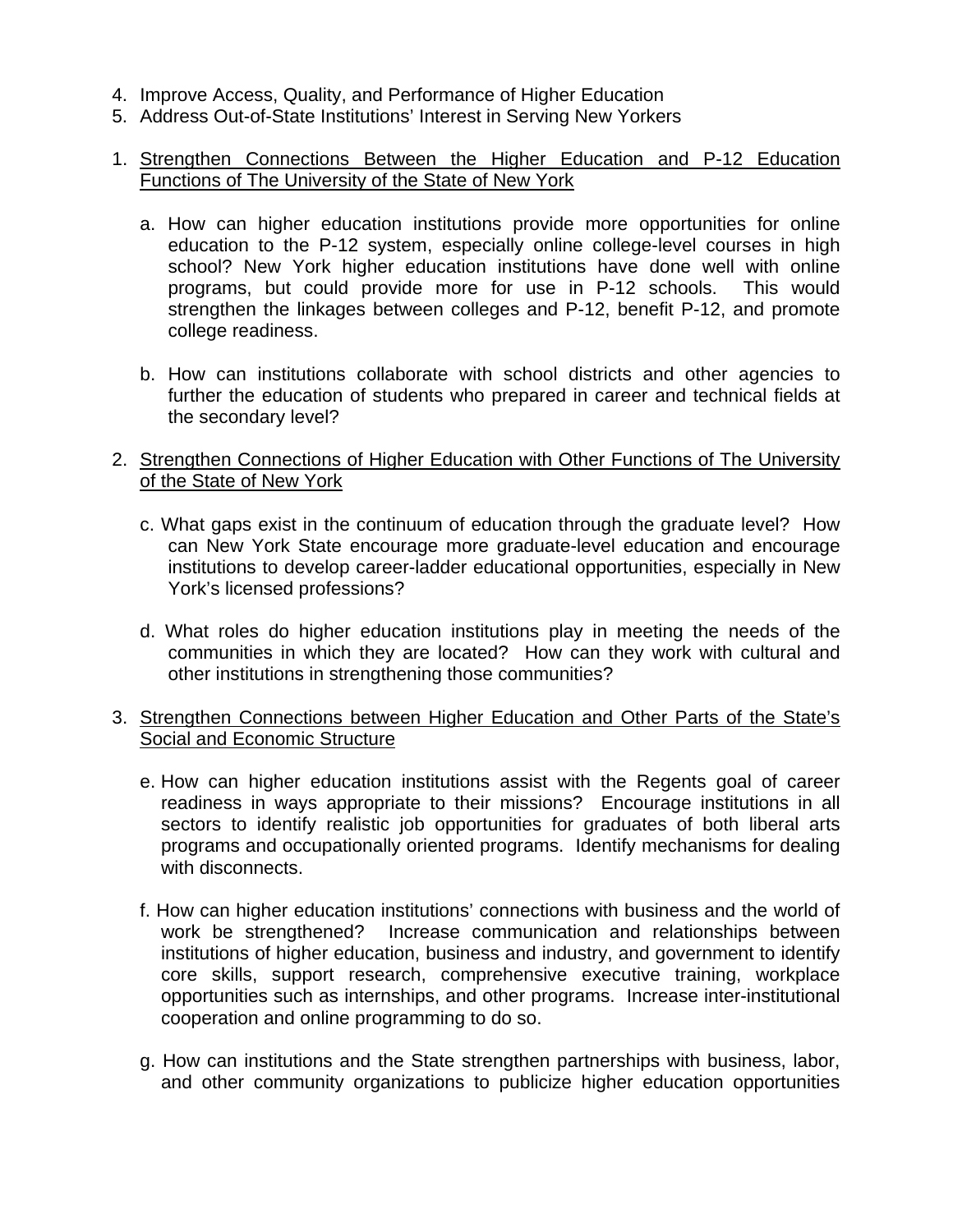and the connection to work through advertising that will get the population better informed about need for college education?

h. What distinction is there between community and four-year colleges and should it exist? What is the role of community colleges in career preparation? What is the role of four-year institutions in career preparation?

### 4. Improve Access, Quality, and Performance of Higher Education

- i. How can higher education institutions embrace online learning and other technology, in mission-appropriate ways, to reach broader segments of New York's population? How can business assist them to do so?
- j. What fundamental reforms of the Board of Regents oversight of higher education will preserve the Education Department's ability to discharge its statutory responsibilities given reduced financial and human resources?
- k. How can institutions, the Education Department, and other State agencies address unfunded mandates, further streamline program approval and other processes, and reduce duplication of effort, especially in terms of reporting requirements while remaining committed to academic standards and to responding to the public interest?
- l. How can higher education institutions reduce the growth in operating costs, so as to reduce the price students and parents must pay, without sacrificing quality of education?
- m. How can institutions adjust to changes in demand for higher education and for different subjects of study? New York's 2018 high school graduating class is projected to be 16.5 percent smaller than in 2008, if nothing changes. How will that affect enrollments? What steps should be taken to continue New York's commitment to improving diversity of students and graduates?
- n. How can institutions improve student retention and graduation rates? How can New York State improve the effective use of existing programs designed to improve retention and graduation? What other actions would be appropriate?
- o. What steps can institutions take to improve the results of programs preparing students for licensure in New York's 48 licensed professions? How can they improve pass rates on licensure exams and the rates at which their graduates enter practice? Should institutional pass rates be published?
- p. What effective steps are there to get adults back into higher education? New York is  $43<sup>rd</sup>$  out of 50 states in the education of adults and is facing a declining population, yet growth in New York jobs over the next ten years will require college educations that equip graduates with the skills and knowledge for jobs that demand the exercise of judgment, which cannot easily be automated.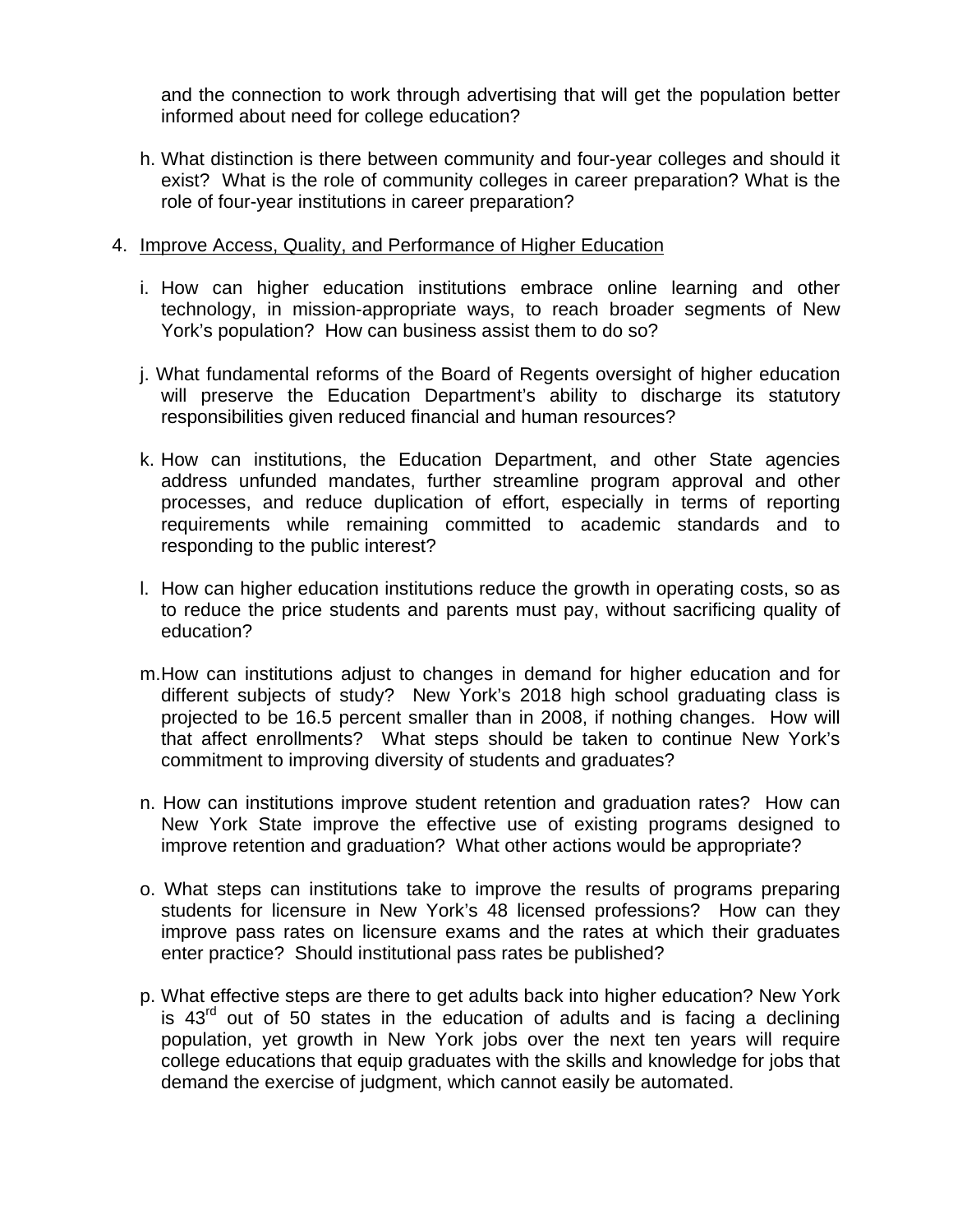- q. What will be the emerging fields of growth and the emerging types of jobs? What programs will people want?
- r. Given the State's expected demographic changes, how can we enhance New York as a destination for higher education students from other states and abroad?
- s. What kinds of innovation in financial assistance will support longer-term completions?
- t. How can institutions and the State continue to strengthen higher education access, services, and outcomes for New Yorkers with disabilities?

### 5. Address Out-of-State Institutions' Interest in Serving New Yorkers

- u. What should be the Regents policies on the entry of out-of-state institutions into New York? What additional programs should New York institutions offer to reduce the need for out-of-state institutions to seek permission to operate or establish new institutions in New York State?
- v. Should the Board of Regents regulate purely online education offered to New Yorkers who are employees of national companies under contract with those companies?

# **REQUESTED CONTENT OF MASTER PLANS**

An institution's master plan consists of its mission and goals and the objectives and courses of action it intends to pursue to address them. It establishes the institution's purposes as the members of the institutional community understand them and has sufficient detail to enable that community, other participants in the planning process, and the public to understand the direction it intends to go during the period of the plan and to evaluate needs, proposals, priorities, costs, and results.

A master plan describes the institution's academic purposes and its commitment to the social and economic context in which it operates; the relative roles of teaching, creation and preservation of knowledge, and service; the nature of constituents to be served; and the basis for setting priorities. It includes the institution's academic programs and plans for changes to its mix of programs, the clientele the institution serves and plans to serve, plans for new facilities, expenditure projections for capital and operating costs, and plans with respect to other matters of concern to the institutional community and to society. It is a flexible document that may be amended as conditions warrant.

In addition, Education Law specifies that The City University of New York (CUNY) and State University of New York (SUNY) long-range plans include certain content:

a. plans for new curricula;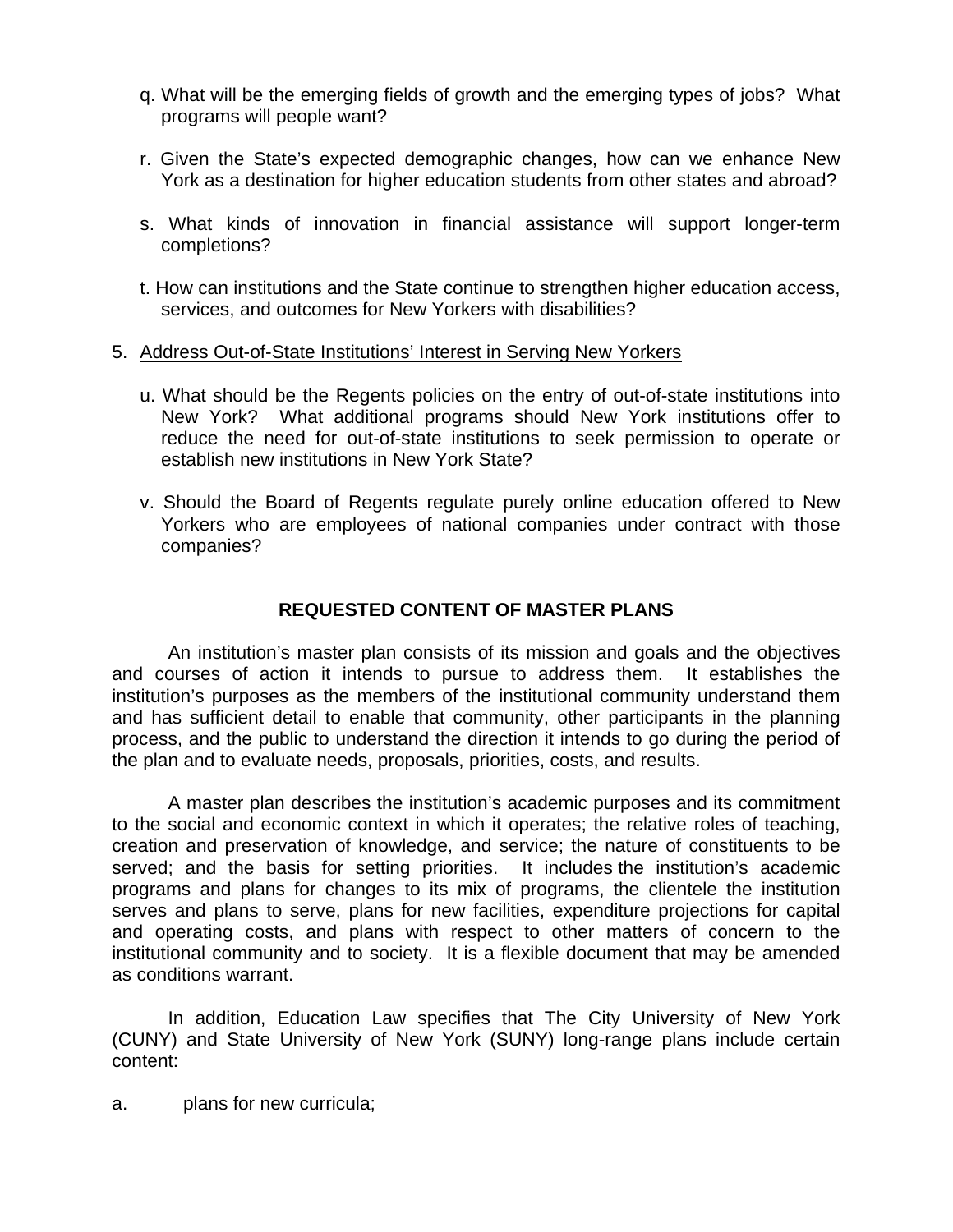- b. plans for new facilities;
- c. plans for change in policies with respect to student admissions;
- d. projected student enrollments; and
- e. comments upon its relationship to other colleges and universities, public, independent and proprietary, within the State.
- f. for informational purposes only, projection standards and overall expenditure projections of capital and operating costs.

To provide consistency of information across institutions and sectors, the Regents ask that every independent and proprietary institution's master plan also include those six areas. The Regents also ask that the CUNY and SUNY master plans and the consolidated master plans for the independent and proprietary sectors prepared by the Commission on Independent Colleges and Universities and the Association of Proprietary Colleges identify planned courses of action and actions they propose that the State take. They also are asked to differentiate appropriately in their plans among different types of higher education institutions and those with different missions.

# **PREPARING AND TRANSMITTING MASTER PLANS**

The City University of New York and the State University of New York. Under Sections 6206 and 354 of the Education Law, respectively, CUNY and SUNY each develop and transmit a single master plan for its higher education system. Individual CUNY colleges and SUNY campuses do not transmit separate master plans to the State Education Department. As provided in Sections 6206 and 354, CUNY and SUNY are asked to transmit their master plans on or before **June 1, 2012** to:

David M. Steiner Commissioner of Education and President of The University of the State of New York New York State Education Department Room 111, Education Building Albany, NY 12234

Wadsworth Center for Laboratories and Research. The Wadsworth Center for Laboratories and Research, New York State Department of Health, is asked to develop a master plan and transmit it to the Commissioner of Education by June 1, 2012.

Independent Colleges and Universities. By **June 1, 2012**, cIcu will develop a consolidated master plan for the independent sector of higher education. To assist it in doing so, independent colleges and universities, whether members of cIcu or not, are asked to transmit their master plans to:

Commission on Independent Colleges and Universities 17 Elk Street P.O. Box 7289 Albany, NY 12224-0289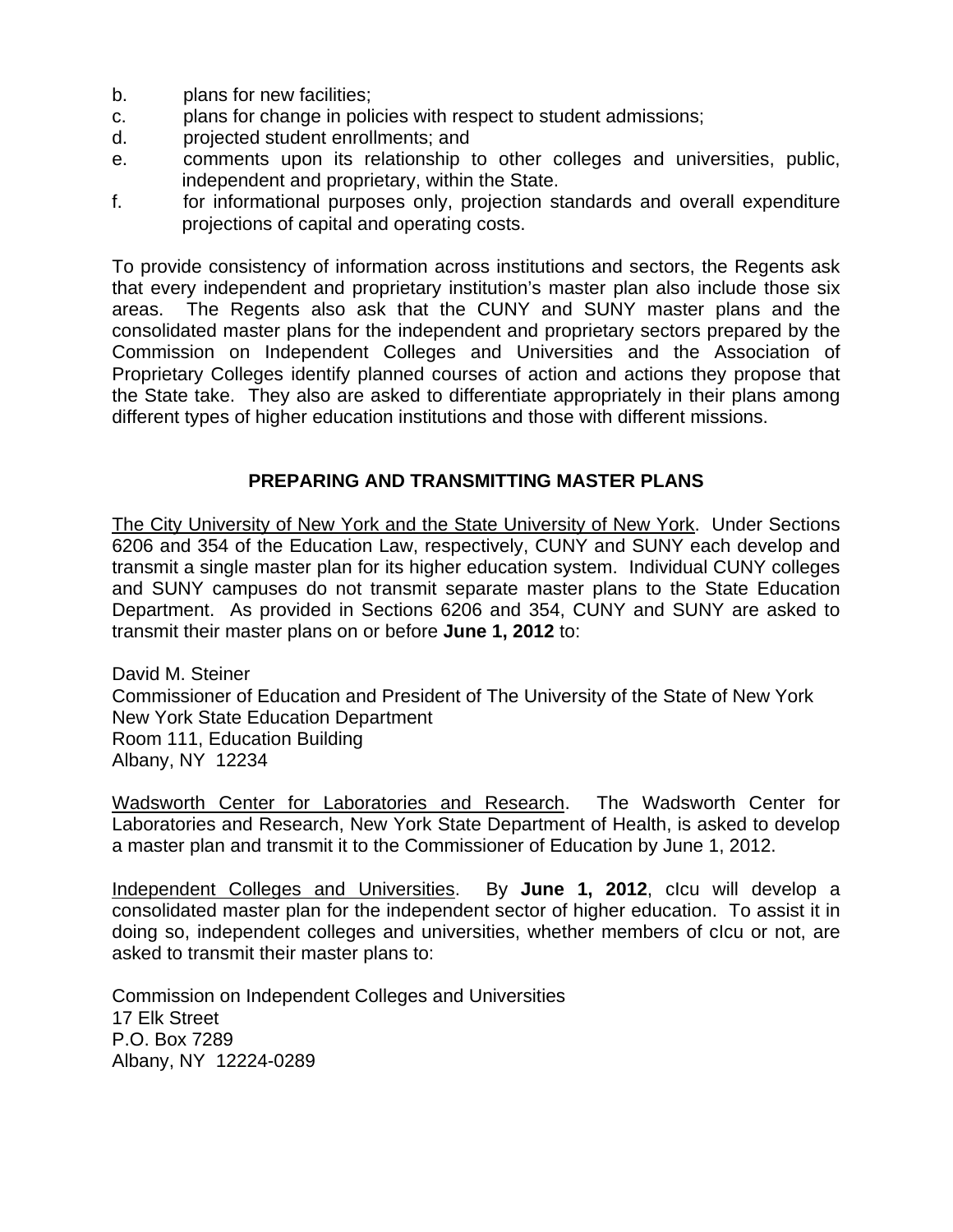on the date and in the number requested by cIcu. They are asked to send **one** copy at the same time to:

Office of Higher Education The University of the State of New York The State Education Department Education Building Addition, Room 977 Albany, NY 12234

Proprietary Colleges. By **June 1, 2012**, APC will develop a consolidated master plan for the proprietary sector of higher education. To assist it in doing so, proprietary colleges, whether members of APC or not, are asked to transmit their master plans to:

Association of Proprietary Colleges 121 State Street Albany, NY 12207-1633

on the date and in the number requested by APC. They are asked to send **one** copy at the same time to:

Office of Higher Education The University of the State of New York The State Education Department Education Building Addition, Room 977 Albany, NY 12234

### **Information and Technical Assistance**

The Regents will continue to work in collaboration with the sectors and individual colleges and universities to provide information and technical assistance as they prepare their long-range master plans. They also will continue that collaboration in the development of the Statewide Plan and the initiatives the State Education Department will undertake to complement institutional and sector initiatives to address their statewide topics of concern.

Information and links to other resources that may be useful in the development of master plans are located on the State Education Department Web site at [www.highered.nysed.gov/oris/nysplan/index.htm.](http://www.highered.nysed.gov/oris/nysplan/index.htm) This page includes the Department's projections of high school graduates and of college and university enrollments, as well as historical and current data.